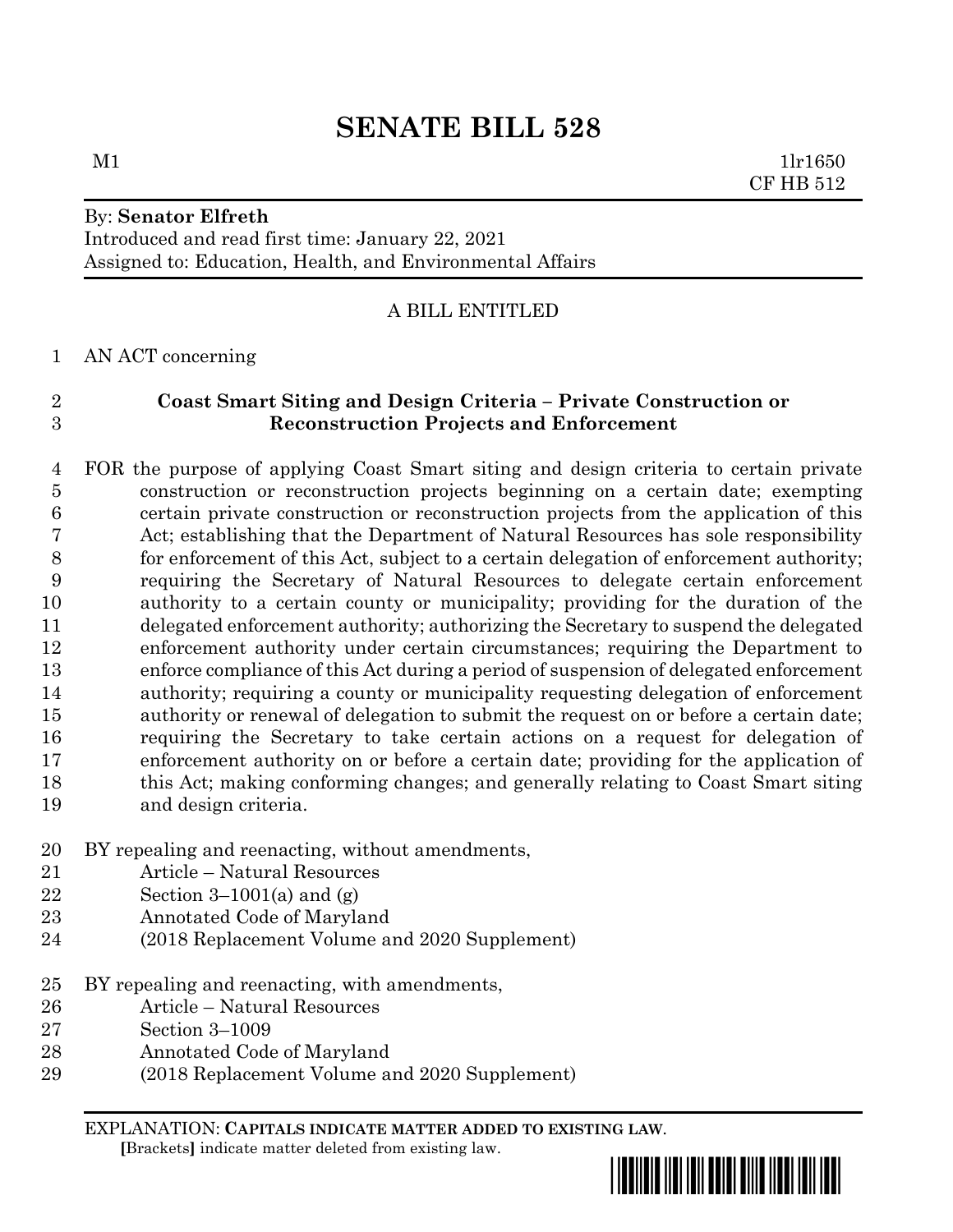**SENATE BILL 528**

| $\mathbf 1$<br>$\overline{2}$ | SECTION 1. BE IT ENACTED BY THE GENERAL ASSEMBLY OF MARYLAND,<br>That the Laws of Maryland read as follows:                                                                                                                                                                                                    |
|-------------------------------|----------------------------------------------------------------------------------------------------------------------------------------------------------------------------------------------------------------------------------------------------------------------------------------------------------------|
| 3                             | <b>Article - Natural Resources</b>                                                                                                                                                                                                                                                                             |
| 4                             | $3 - 1001.$                                                                                                                                                                                                                                                                                                    |
| $\overline{5}$                | In this subtitle the following words have the meanings indicated.<br>(a)                                                                                                                                                                                                                                       |
| $6\phantom{.}6$<br>7          | "Nuisance flooding" means high-tide flooding that<br>public<br>(g)<br>causes<br>inconvenience.                                                                                                                                                                                                                 |
| 8                             | $3 - 1009.$                                                                                                                                                                                                                                                                                                    |
| 9                             | This section applies to:<br>(a)<br>(1)                                                                                                                                                                                                                                                                         |
| 10<br>11                      | (I)<br>State and local capital projects for which at least 50% of the<br>project costs are funded with State funds; AND                                                                                                                                                                                        |
| 12<br>13                      | (II)<br>PRIVATE CONSTRUCTION OR RECONSTRUCTION PROJECTS<br>THAT DISTURB 1 ACRE OR MORE OF LAND AND:                                                                                                                                                                                                            |
| 14<br>15                      | ARE LOCATED IN AN AREA DESIGNATED AS A SPECIAL<br>1.<br>FLOOD HAZARD AREA BY THE FEDERAL EMERGENCY MANAGEMENT AGENCY;                                                                                                                                                                                          |
| 16<br>17                      | 2.<br>ARE LOCATED IN OR WITHIN 3 FEET OF THE 100-YEAR<br>FLOODPLAIN AS MAPPED AND UPDATED; OR                                                                                                                                                                                                                  |
| 18<br>19                      | 3.<br>ARE LOCATED IN AN AREA THAT, AS OF 2019, IS<br>SUBJECT TO NUISANCE FLOODING.                                                                                                                                                                                                                             |
| 20                            | (2)<br>This section does not apply to [a]:                                                                                                                                                                                                                                                                     |
| 21                            | (I)<br><b>A</b> capital project that costs less than \$500,000; OR                                                                                                                                                                                                                                             |
| 22<br>23                      | (II)<br>A PRIVATE CONSTRUCTION OR RECONSTRUCTION PROJECT<br>THAT COSTS LESS THAN \$100,000.                                                                                                                                                                                                                    |
| 24<br>25<br>26<br>27          | Beginning July 1, 2020, if a State or local capital project includes<br>(b)<br>(1)<br>(I)<br>the construction of a structure or highway facility, the structure or highway facility shall<br>be constructed in compliance with siting and design criteria established under subsection<br>(c) of this section. |
| 28                            | BEGINNING JULY 1, 2022, IF A PRIVATE PROJECT INCLUDES<br>(II)                                                                                                                                                                                                                                                  |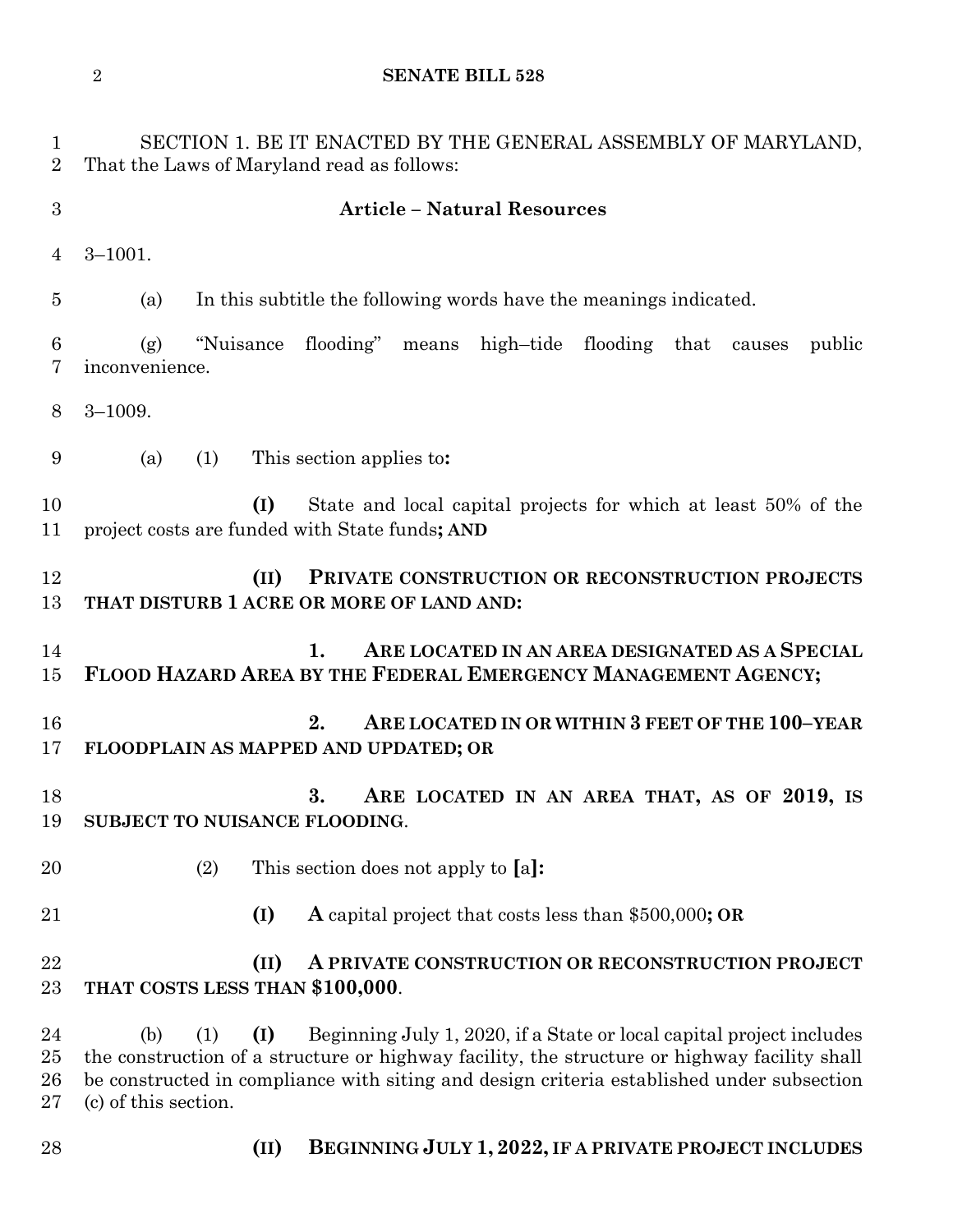#### **SENATE BILL 528** 3

## **THE CONSTRUCTION OF A STRUCTURE OR HIGHWAY FACILITY, THE STRUCTURE OR HIGHWAY FACILITY SHALL BE CONSTRUCTED IN COMPLIANCE WITH SITING AND DESIGN CRITERIA ESTABLISHED UNDER SUBSECTION (C) OF THIS SECTION.**

 (2) **(I)** Beginning July 1, 2020, if a State or local capital project includes the reconstruction of a structure with substantial damage, the structure shall be reconstructed in compliance with siting and design criteria established under subsection (c) of this section.

# **(II) BEGINNING JULY 1, 2022, IF A PRIVATE PROJECT INCLUDES THE RECONSTRUCTION OF A STRUCTURE WITH SUBSTANTIAL DAMAGE, THE STRUCTURE SHALL BE RECONSTRUCTED IN COMPLIANCE WITH SITING AND DESIGN CRITERIA ESTABLISHED UNDER SUBSECTION (C) OF THIS SECTION.**

 (c) (1) The Council, in consultation with the Department and the Department of Transportation, shall establish Coast Smart siting and design criteria to address sea level rise inundation and coastal flood impacts on State and local capital projects **AND PRIVATE CONSTRUCTION OR RECONSTRUCTION PROJECTS**.

(2) The criteria adopted under this subsection shall include:

 (i) Guidelines and any other directives applicable to the preliminary planning and construction of a proposed **[**capital**]** project;

 (ii) A requirement that a structure be designed and constructed or reconstructed in a manner to withstand the storm surge from a storm that registers as a category 2 on the Saffir–Simpson hurricane wind scale, including a requirement for structures to be constructed or reconstructed at a minimum elevation above the projected storm surge; and

 (iii) Provisions establishing a process to allow a unit of State or local government **OR A PRIVATE DEVELOPER** to obtain a waiver from complying with the requirements of subsection (b) of this section.

 **(D) (1) UNLESS ENFORCEMENT AUTHORITY HAS BEEN DELEGATED UNDER PARAGRAPH (2) OF THIS SUBSECTION, THE DEPARTMENT SHALL HAVE SOLE RESPONSIBILITY TO ENFORCE COMPLIANCE WITH THIS SECTION.**

 **(2) (I) 1. THE SECRETARY SHALL DELEGATE ENFORCEMENT AUTHORITY UNDER THIS SECTION TO ANY COUNTY OR MUNICIPALITY THAT THE SECRETARY DETERMINES:**

 **A. IS CAPABLE OF ENFORCING COMPLIANCE WITH THE PROVISIONS OF THIS SECTION; OR**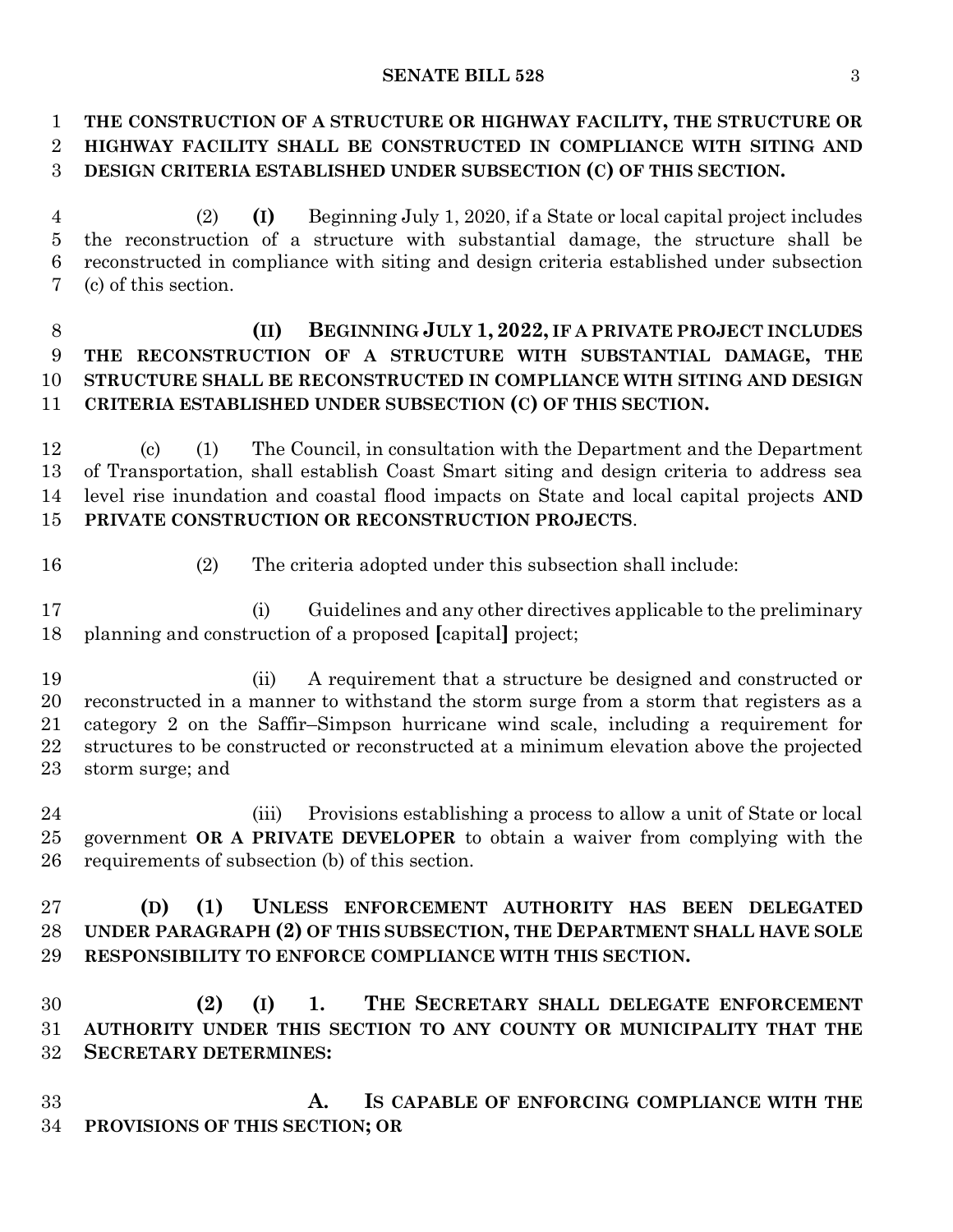**SENATE BILL 528 B. HAS ENFORCEMENT CAPABILITY THAT IS COMPARABLE TO THAT OF THE DEPARTMENT IN TERMS OF LAWS, PROCEDURES, MANPOWER, EQUIPMENT, AND OVERALL EFFECTIVENESS. 2. THE SECRETARY MAY DELEGATE A SPECIFIC PORTION OF THE ENFORCEMENT AUTHORITY UNDER THIS SECTION TO A COUNTY OR MUNICIPALITY. 3. THE SECRETARY MAY NOT DENY A COUNTY'S OR MUNICIPALITY'S REQUEST FOR DELEGATION UNLESS THE COUNTY OR MUNICIPALITY IS GIVEN THE OPPORTUNITY TO PRESENT ARGUMENTS BEFORE THE SECRETARY. (II) UNLESS RENEWED BY THE SECRETARY, A DELEGATION UNDER THIS PARAGRAPH SHALL BE EFFECTIVE FOR NOT MORE THAN 2 YEARS FROM THE DATE OF DELEGATION. (III) 1. A DELEGATION TO A COUNTY OR MUNICIPALITY UNDER THIS PARAGRAPH IS SUBJECT TO SUSPENSION BY THE SECRETARY IF: A. BEFORE THE SUSPENSION, THE COUNTY OR MUNICIPALITY IS GIVEN THE OPPORTUNITY FOR A HEARING; AND B. THE DEPARTMENT FINDS THAT THE COUNTY'S OR MUNICIPALITY'S ENFORCEMENT OF THIS SECTION HAS FALLEN BELOW THE STANDARD OF COMPARABLE EFFECTIVENESS. 2. THE DEPARTMENT SHALL ENFORCE COMPLIANCE OF THIS SECTION DURING A PERIOD OF SUSPENSION. (IV) A COUNTY OR MUNICIPALITY REQUESTING DELEGATION OF ENFORCEMENT AUTHORITY OR RENEWAL OF DELEGATION UNDER THIS SECTION MUST SUBMIT THE REQUEST TO THE SECRETARY ON OR BEFORE OCTOBER 1 OF THE YEAR IMMEDIATELY PRECEDING THE FISCAL YEAR FOR WHICH DELEGATION OR RENEWAL OF DELEGATION IS SOUGHT. (V) ON OR BEFORE JANUARY 1 OF THE YEAR DURING WHICH DELEGATION IS REQUESTED BY A COUNTY OR MUNICIPALITY, THE SECRETARY SHALL: 1. GRANT THE REQUEST;**

**2. DENY THE REQUEST; OR**